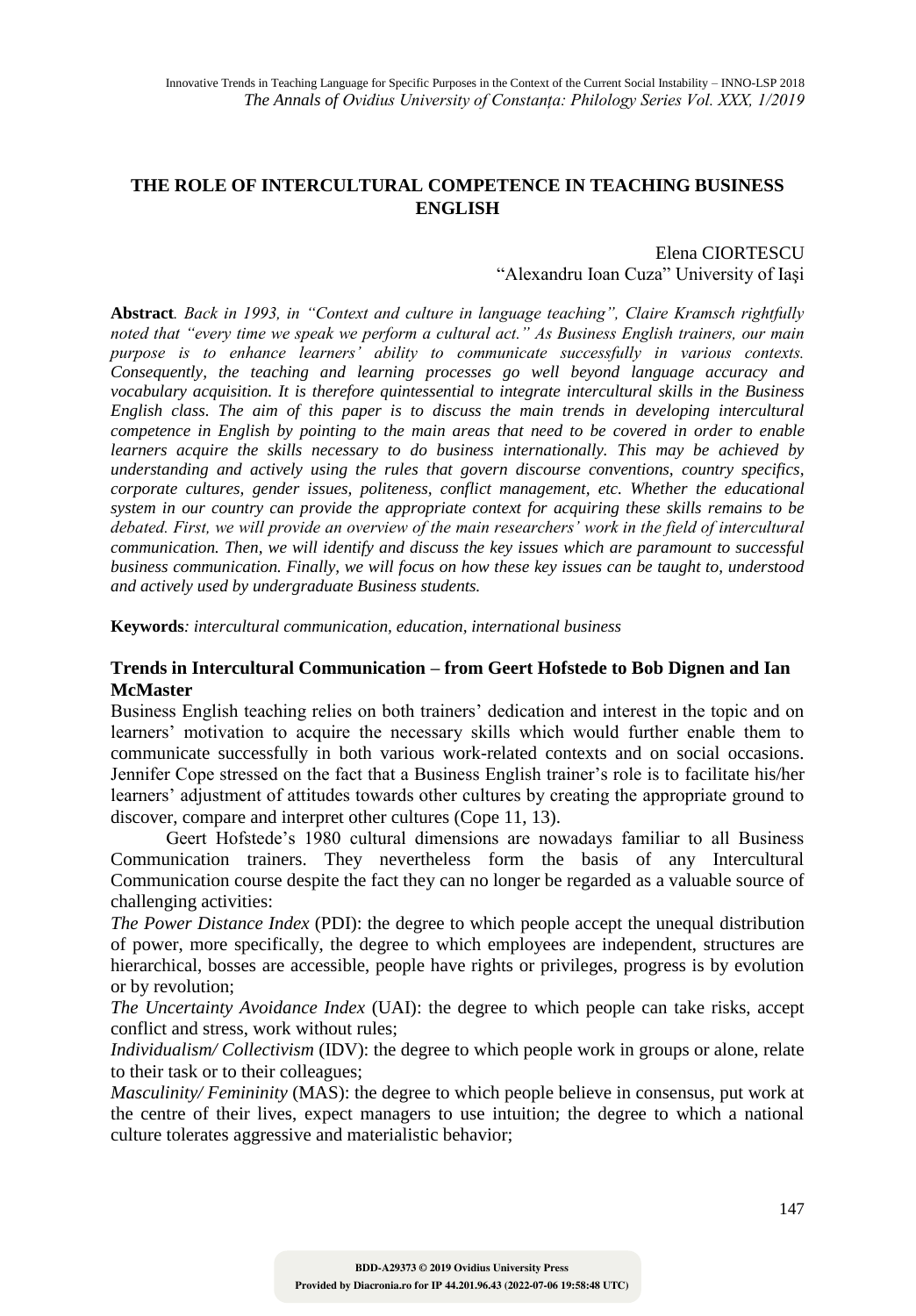*Long-Term Orientation* (LTO): the degree to which people have a long or a short term view of their work, to which they persevere with a job, to which they spend or invest (Utley 63).

The study of Hofstede's work would prove limited in the absence of an overview of Edward T. Hall's key concepts related to intercultural communication. An American anthropologist and researcher, Edward T. Hall (1914–2009) mainly explored cultural and social cohesion. According to Hall, in *monochronic* cultures, people do one thing at a time, in sequence; on the contrary, in *polychronic* cultures, people do many things at the same time (Utley 69). In many of his works Hall discusses the way time is used to structure human experience. Understanding various cultures' perception of time proves extremely useful in the process of understanding the way business is conducted in various cultures. In his works, *The Silent Language* and *Understanding Cultural Differences*, Hall identified two pairs of contrasting cultures:

(1) *High Context* cultures – people speak indirectly, show respect and maintain harmony; directness is considered rude;

(2) *Low Context* cultures – people speak directly, avoid unnecessary details, being suspicious of indirect people.

Undoubtedly, Hall's *Beyond Cultures* of 1976 is highly relevant today because politeness is nevertheless an essential factor determining success or lack of it in business interactions. This aspect will be further debated in the following part of this paper.

Another representative researcher in the field of Intercultural Communication is Martin Gannon, a professor of International Management and Strategy, College of Business Administration, California State University, San Marcos. His work is focused on the use of metaphors in understanding and dealing with various cultures in business communication. Although he does consider the danger of stereotyping in intercultural communication, he believes that stereotypes are not necessarily bad if they are "a first best guess, based on data and observation, descriptive rather than evaluative, open to change if new data is encountered". Moreover, a cultural metaphor differs from a stereotype in its being only probabilistic. Nevertheless, to a certain extent, the two overlap (Gannon 62). Gannon also proposes a very interesting exercise for learners of Intercultural Communication: students should be asked to identify the five adjectives that are most representative for a culture (e.g. Americans, Germans, Russians, etc.). He further refers to a famous study published in Newsweek (July 11, 1983, p. 50) that applied this exercise to six nations – the US, France, Japan, Germany, Britain and Brazil. In four of the six, the following adjectives were identified as most representative for Americans: industrious, energetic, inventive and friendly. All six nations felt that the adjective that least described Americans was "lazy". Gannon further suggests that the instructor should compare the class profiles to the results of the survey and discuss the differences if they exist (Gannon 90). Consequently, we may start from the assumption that language does play an essential though not exclusive role in understanding culture.

Martin Gannon's metaphor for the British culture is the traditional British house reflecting the tradition-bound and iconoclastic individualism illustrating British organizational behaviour. Geert Hofstede's dimensions, particularly individualism vs. collectivism, take the form of metaphor which is, undoubtedly, more easily understood and assimilated by Business students. Furthermore, in Gannon's terms, the German culture may be associated to the German symphony due to aspects such as subordinated individualism, subordinating individual goals to group goals, focus on achievement, precision and synchronicity-dominated process; the Italian culture is associated to the Italian opera: individualism, expressing individual thoughts and emotions within the family/ community; the Spanish culture to the Spanish bullfight: proud and self-sufficient individualism, work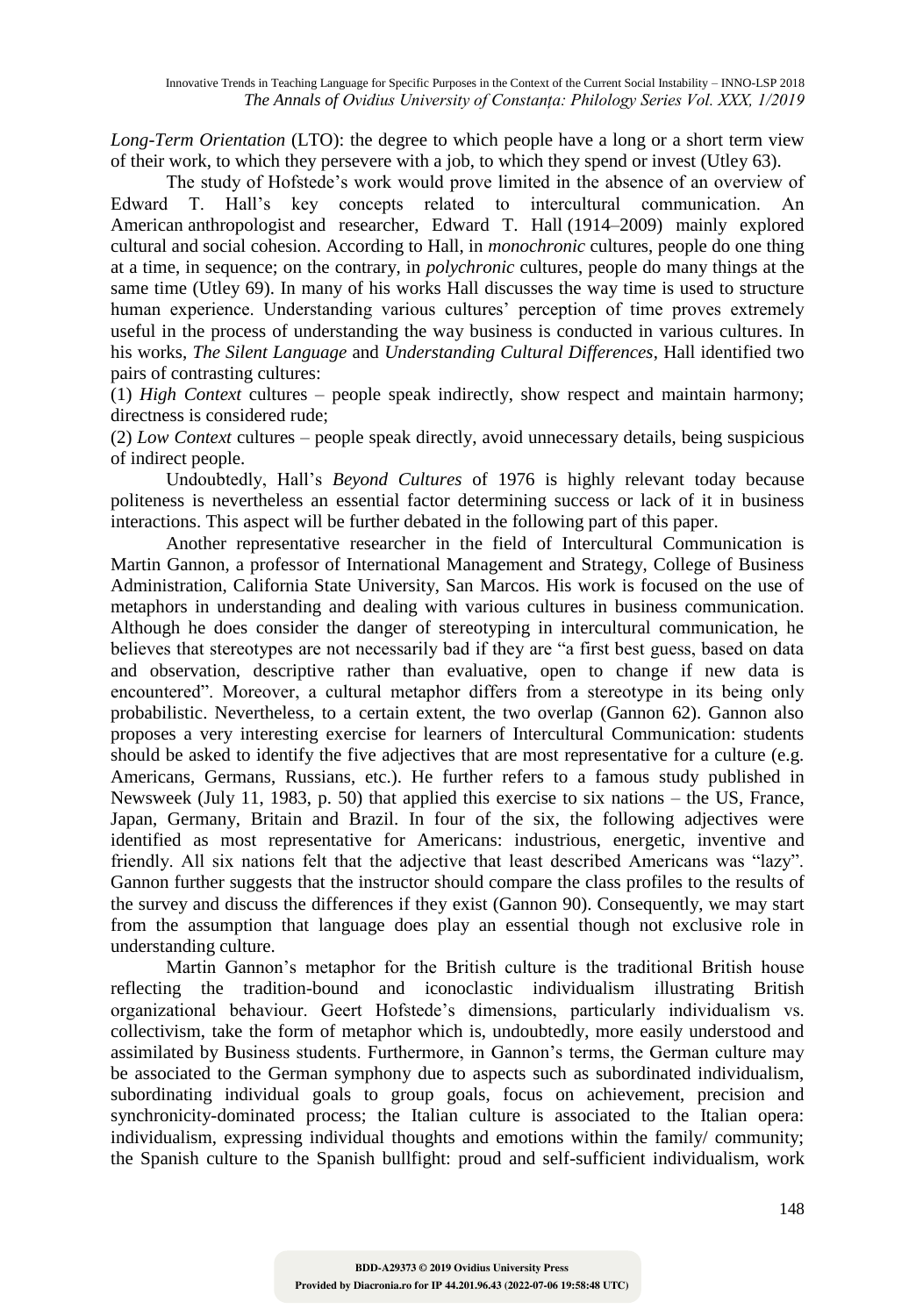relations are, to a certain extent, similar to the relations within a gang; American culture to American football: competitive individualism, unpredictable outcomes, aggressive attitudes, reward-based planning, ceremonial celebration of perfection; the French culture is compared to wine: rationalistic individualism, etc. (42, 67)

However, one of the most eloquent examples provided by Gannon is that of the German Symphony metaphor. Martin Gannon devises a carefully built plan meant to provide support to the instructor teaching cultural metaphors in which he includes: a description of the metaphor, the country's history and current economic and political situation, cultural dimensions, i.e. perception of the individual, of the world, personal relationships, activity, time, space, religious beliefs, personal and professional lives and relationships.

By identifying and illustrating the main sources of cultural misunderstandings, business communication trainers can introduce learners to some behavioural patterns in intercultural communication. Furthermore, learners can aim to achieve successful communication despite language inaccuracies which are very likely to occur in such contexts. It is thus clear that successful business communication relies on participants' ability to grasp corporate typologies, to build rapport, to manage conflicts, to be polite, to deal with gender issues, to adapt to contexts. On the other hand, Bob Dignen and Ian McMaster (2013) note that since all communication is situational, there are no dos and don'ts in this area for we all need to adapt our message and the way it is communicated to particular situations. They further show that each communication situation comprises three main elements: *culture*, i.e. national, organizational, professional, personal, etc; *person* – understanding individuality is essential in the communication process; *business context* – doing business implies cooperation, conflict, conflict management and resolution (Dignen, McMaster 8-9). They also point to the fact that skills may be categorized as face-to-face skills and virtual skills. According to them, face-to-face skills are directed towards trust-based relationship building, influencing, making decisions, managing conflict, giving and receiving feedback while virtual skills, i.e. email writing, telephoning, video-conferencing, are all directed towards virtual teamworking.

## **Our Context**

Business English Teaching in the current context has become a true challenge for it has clearly moved beyond the limits of a regular job. One of the main reasons for this shift of perspective is due to our students' constantly changing demands. Their status is quite similar to that of clients seeking satisfaction in exchange for their investment. Some of them put in a lot of their time, money, and hope. Their expectations are clear: they wish to find a good job when they graduate. The question which nevertheless arises is whether we, as trainers, are actually helping them to cope with the demands of a job in the increasingly globalized world. They need to acquire the necessary skills which would enable them to succeed in communicating successfully at work, in different contexts. It is due to this reason that interculturality has become an indispensable tool within Business communication.

During their Undergraduate studies, for four semesters, Business students are introduced to functional language in professional contexts (presentations, meetings, negotiations, writing reports, memos, letter writing). However, some difficulties arise with groups which normally gather students from beginner up to advanced levels. The large number of students in a seminar group or lecture series is also an important issue: while, during seminars, we usually teach groups of 30 students whose level of English, as we have already mentioned, is extremely varied, lectures are generally addressed to approximately 120 students.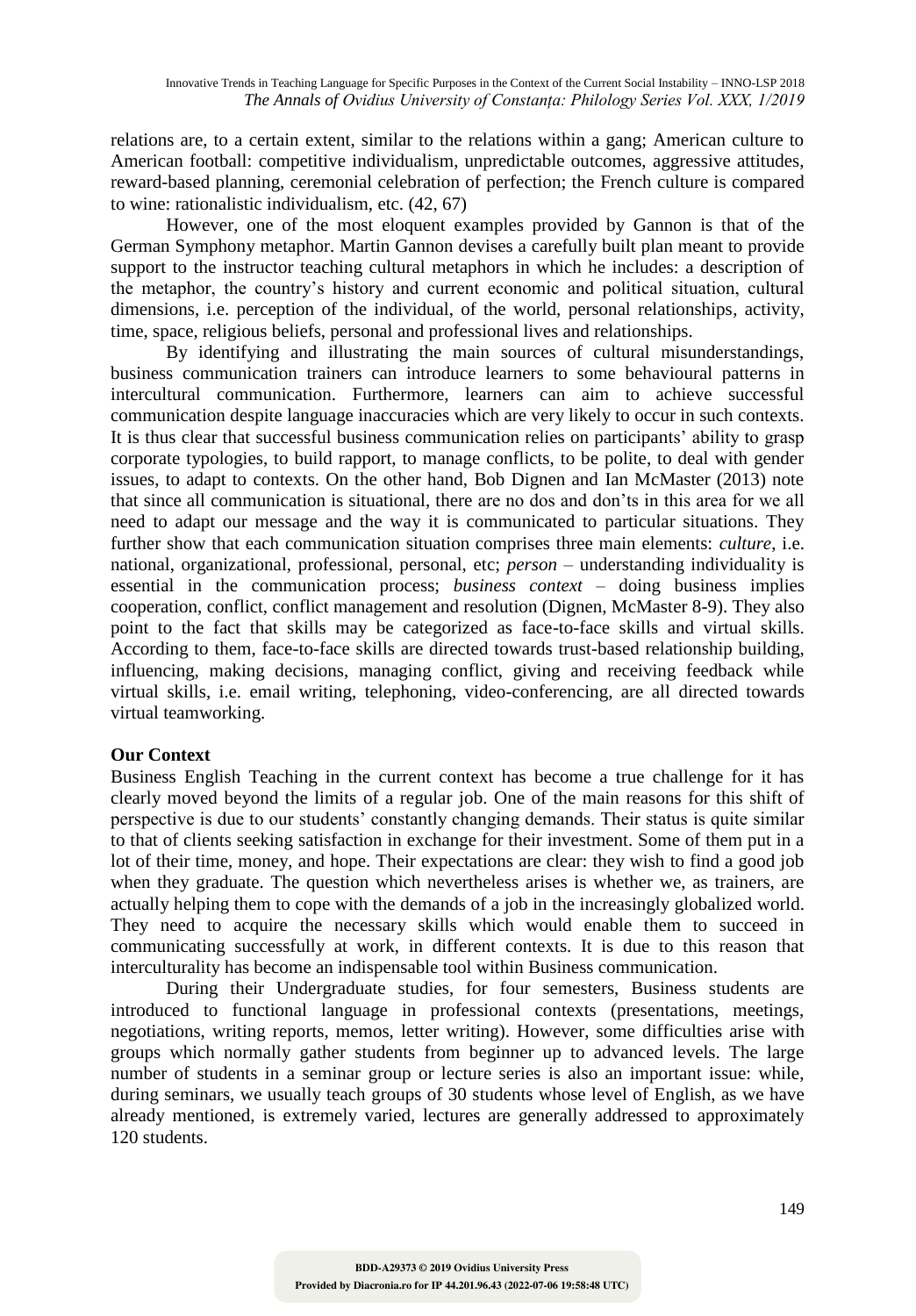Coming to university is undoubtedly an essential stage in their lives. Their expectations are to acquire the necessary information and skills to succeed in their future careers. Therefore, the main aim of any Business English teacher is to use programmes where *content*, *language* and *communication* are combined in order to develop the learners' language knowledge and communication skills. ESP – English for Specific Purposes deals with teaching and learning the specific skills and language required for a particular purpose. Consequently, business communication skills are undoubtedly included within the area of ESP. In developing content-relevant curricula for business students, it is essential to understand the differences between Business and General English teaching, particularly those regarding context importance and skill-acquisition. It has long been argued that fluency is by far more important than accuracy in the Business English teaching and learning processes and the main reason for this resides in the stress on learners' needs.

A relevant study regarding our students' needs and expectations related to intercultural communication skills' acquisition was carried out by Oana Ursu (2018), a lecturer of Business English at the Faculty of Economics and Business Administration, "Alexandru Ioan Cuza University" of Iaşi. Starting from Deardorff's definition of intercultural competence as "the ability to develop targeted knowledge, skills and attitudes that lead to visible behaviour and communication that are both effective and appropriate in intercultural interactions" (Deardorff quoted by Ursu 211), Oana Ursu shows that Deardorff's intercultural framework comprising three key elements – knowledge, skills and attitudes – could be extremely useful in identifying and describing our students' needs and expectations regarding intercultural competence. The study was carried out on a sample of 150 undergraduate Business students and points to the following findings: in terms of knowledge, students stressed on the idea that getting to know and understand the *other* is essential in building successful intercultural communication; moreover, it was found that, among students, linguistic accuracy is considered less important compared to the overall behaviour and attitudes of the participants in intercultural communication; in terms of skills, students thought that, most often, intercultural misunderstandings derive from the alert rhythm of our lives which leaves little room for attention to cultural details; however, most students felt that critical thinking could nevertheless improve their ability to deal with cultural misunderstandings. Finally, in terms of attitudes, it was concluded that the in-depth study of cultures could not only help us understand others but could provide the opportunity to better understand ourselves, which could consequently contribute to successful intercultural communication. Oana Ursu rightfully concludes that in her (and implicitly, our) students' opinion:

one of the most important aspects of intercultural communication consists in the fact that it is not absolutely necessary to attempt at solving all problems at once. What really matters is the openness and willingness to try and understand them, one step at a time, irrespective of the time that is needed for such an endeavour. The ultimate result (and reward) will then be not only material (successful business communication and, thus, successful business relations) but also psychological. (Ursu 213)

Consequently, learners' needs define the trainer's choice of syllabus and learning material. Moreover, as perfectly illustrated by CEFR:

"In an intercultural approach, it is a central objective of language education to promote the favorable development of the learner's whole personality and sense of identity in response to the enriching experience of otherness in language and culture." (CEFR, 1)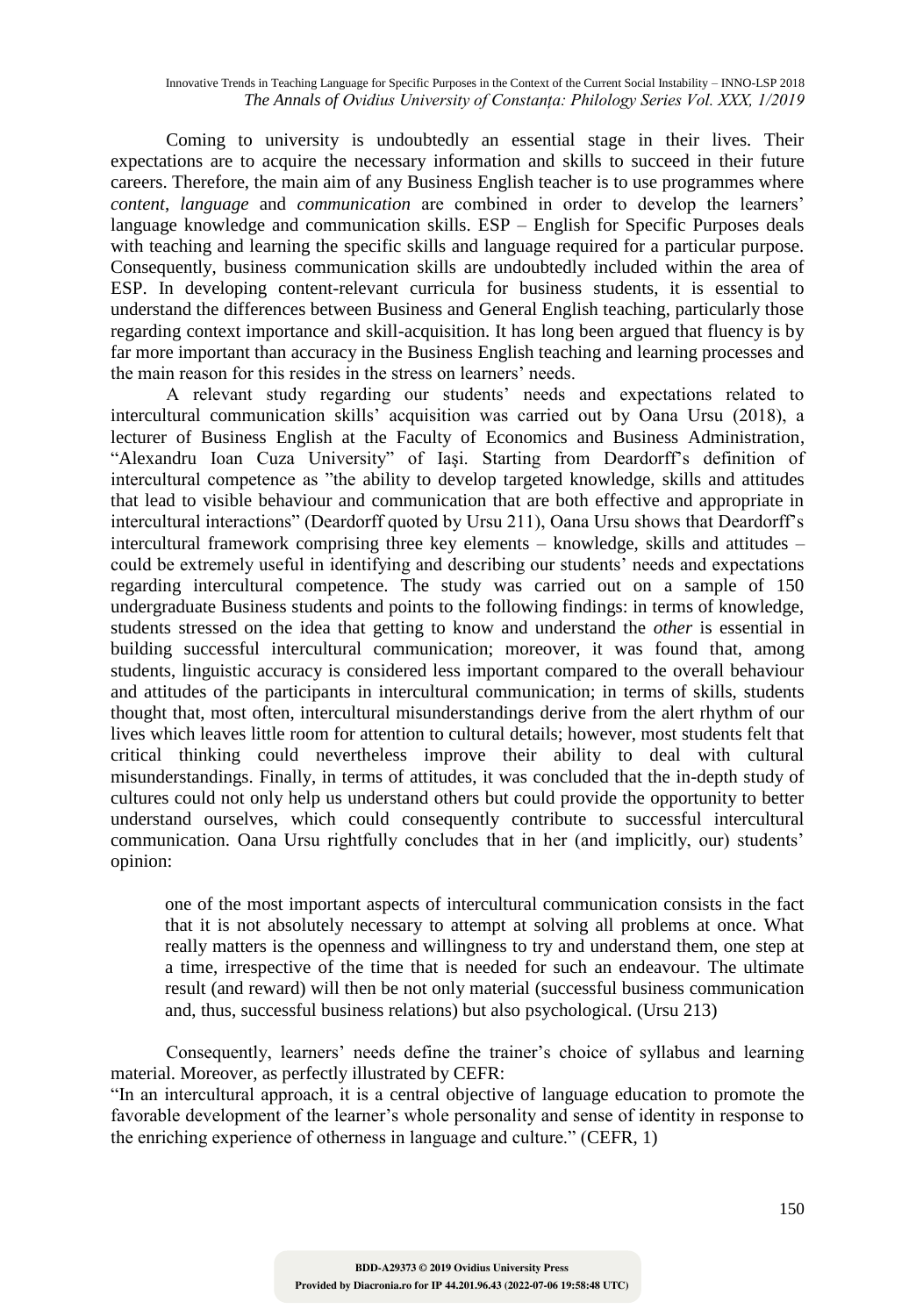It is for all these reasons that the Business English class should provide a medium able to familiarize students with the soft skills which can make the difference between a candidate and a successful candidate for a job in international business (Dignen, McMaster 8- 9).

#### **Integrating Soft Skills in the Business English Class**

Consequently, the main question which arises in the teaching-learning process is related to the content of our lectures and seminars and the extent it manages to meet our learners' intercultural communication needs. The basic idea underlying any attempt to build any type of relationship, either professional or personal, is trust. Modern Intercultural Communication courses focus on the importance of functional language (soft skills) – criticizing, giving/ receiving advice, negotiating, etc. as well as on other discourse features, such as: directness, enthusiasm, formality, assertiveness, self-promotion, gender issues, hierarchy, conflict management and resolution; all these form the core of intercultural training for once acknowledged, they can form the basis of relationship building. Moreover, learners need to become aware of the importance of all these aspects in any type of human interaction and, particularly, in international business. We have identified (among others) three main aspects, which once acknowledged, may enhance successful intercultural communication: *gender issues*, *conflict management* and *politeness*. We believe that by integrating these topics in the business English class, learners are enabled to acquire information related to key aspects of human, in general and business, in particular, interaction.

Understanding *gender issues* may be the key to successful business interaction in certain cases. Students should become aware that, beyond national, regional, organizational culture, people are also defined by gender affiliation. Business communication implies awareness of basic gender characteristics for a lack of understanding may easily lead to misunderstandings. Deborah Tannen, an American linguistics professor has focused her research on identifying the main sources of misunderstanding deriving from gender differences. She identifies four main areas which constitute the ground for gender-based conflict: asking for help – women are likely to ask questions when they need help; men feel that by asking questions, they show a lack of competence; offering support: while men are not comfortable with offers of support, women perceive them as gestures of solidarity; discussing problems – women discuss problems primarily to share feelings while men are focused on identifying solutions; consequently, men cannot understand why women are reluctant to being given advice. Finally, Tannen finds that women generally use personal experience in order to support their opinions while men simply perceive this type of arguments as subjective (Dignen, McMaster 38, 39). Case studies and interviews are highly recommended in Business English classes in order to raise awareness among students regarding gender issues. While Gannon noted that stereotyping is not necessarily bad, we may definitely assume that, in terms of gender, stereotypes nevertheless exist globally in the workplace, particularly in business. Adrian Furnham rightfully shows that "Success at work is usually associated with male traits of aggression. If women show these behaviours, (…) they are often seen as hard, tough and disagreeable. (…) Being demanding and assertive on behalf of others is seen as protective and caring: qualities typically associated with women. (…) Paradoxically, political correctness prevents women (and men) from discussing these problems. Taking an aggressive, feminist position doesn't help much either." (Furnham 77) We believe that by simply raising learners' awareness of how gender issues may affect the outcome of business interactions, significant progress in the field can be achieved. As we have already stated in this paper, one of the best means to convey such input is by providing learners with access to interviews and case studies. Once encouraged to debate on the given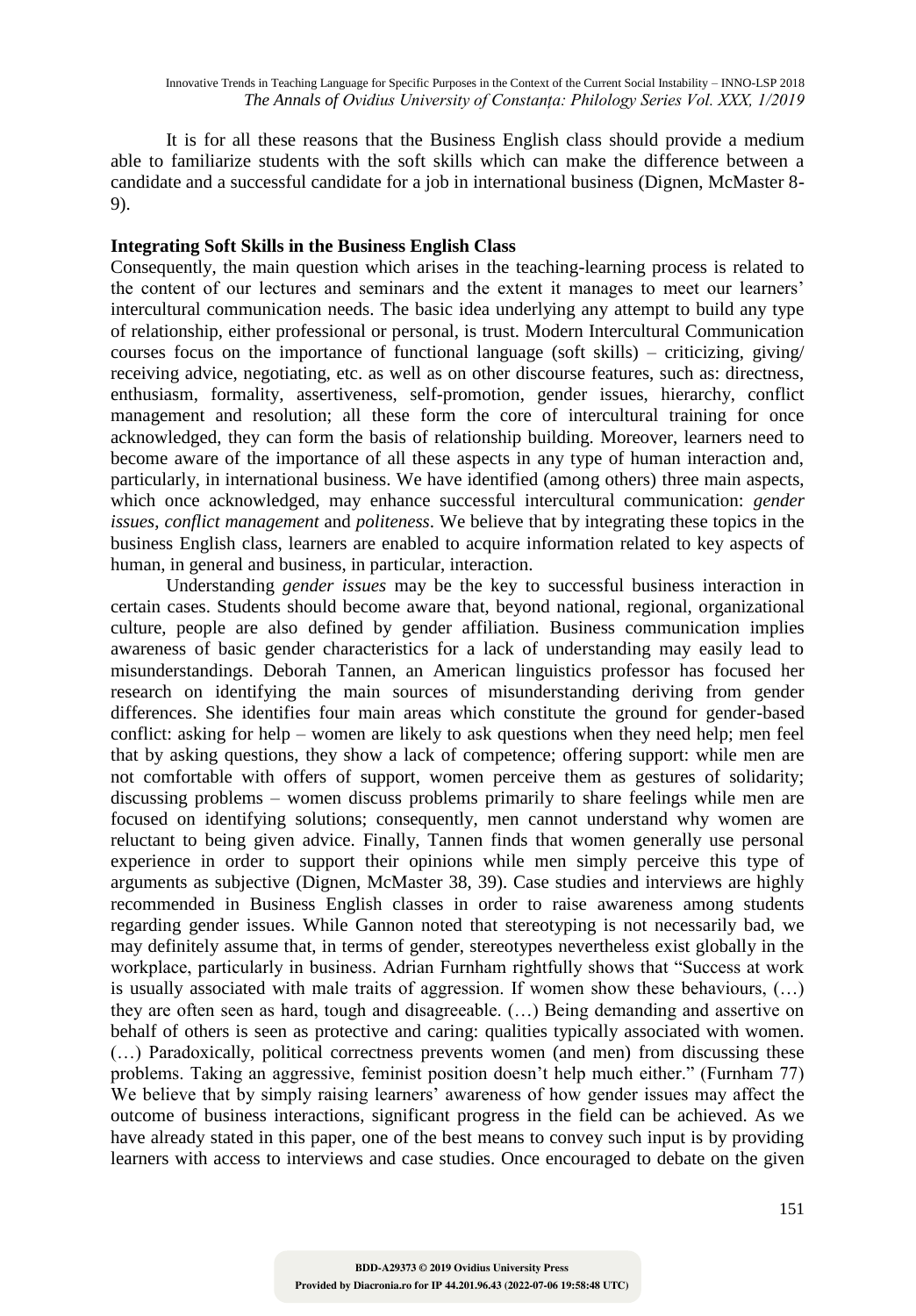Innovative Trends in Teaching Language for Specific Purposes in the Context of the Current Social Instability – INNO-LSP 2018 *The Annals of Ovidius University of Constanța: Philology Series Vol. XXX, 1/2019*

context, they will undoubtedly become aware of the main issues which need to be considered in dealing with gender aspects in professional contexts. An interview given by Lena Backer (CEO and owner of Rodinia Government Affairs, senior adviser at the W4GS, senior adviser at the Capital Market Council, and president of the European Association of Public Banks Chief Economists Network in Brussels) to Ken Taylor and published in the first issue of Business Spotlight in 2017 is a good example of how interviews can be used as a starting point in class debates meant to raise awareness among students:

Taylor: There are two interesting elements to your story. The first is not to be afraid to ask for help or support. It's not a sign of weakness. And the second is to communicate assertively when necessary – to speak and act calmly and confidently, but in a friendly manner.

Backer: That's right. As a woman, you don't have to be a man. But you do have to be competent and to show your competence clearly and quickly.

Taylor: Why quickly?

Backer: Because women in business can be met with skepticism. So it is important that your professional skills be immediately apparent. (Ken Taylor, Interview with Lena Backer 50)

In business, *conflict* is inevitable. However, if handled carefully, it may actually turn out productive. It is thus important to be able to grasp the nature of conflict, to indentify its causes and solutions to mitigate it. Students should be enabled to understand the various types of conflict by identifying its sources, and then, after having acquired conflict resolution skills and techniques, they should be provided with the opportunity to practice communication skills leading to conflict resolution. In order to achieve all these, students should become aware and further actively use positive language in business communication. For this, a good level of general English as well as what is generally acknowledged as emotional intelligence is required. Moving from conflict towards agreement must be carried out both linguistically and emotionally by applying the appropriate strategies to identify and solve problems which can otherwise escalate. Students need to acquire the linguistic skills necessary to perform polite rejections – "That will be difficult for us", to show understanding, to move the dialogue forward, to check for agreement - "Will that be ok for you?", to react politely, to ask questions – "Let me see if I understand …", to make suggestions, to use conditional suggestions, and finally, to reach agreement – "Sure, I think we can manage that." Mike Hogan further notes that, in terms of grammar, due to its inherent tentativeness, the use of the continuous aspect can be quite helpful in business negotiations which require conflict management and reaching agreement. (Hogan 46-47).

Despite the fact that its role is sometimes questioned as to the extent it influences relationship building, we believe that *politeness* remains quintessential in both professional and personal settings. Showing respect can but contribute significantly to positive relationship building which is highly desirable in any business interaction. Consequently, the Business English trainer should not only focus on intercultural communication but should also take into account that soft skills (i.e. gender issues, conflict management, politeness, etc) acquisition and use in intercultural contexts is extremely important. The best tool able to familiarize students with aspects related to gender, conflict management and resolution and politeness is the *case study*. First, it provides access to all details of famous cultural clashes (e.g. the BMW-Rover or Daimler-Chrysler merger failure), then, learners can identify and debate on the causes which led to the clash; finally, they can suggest solutions. In this way, they acquire both business knowledge and intercultural skills, i.e. ability to identify and deal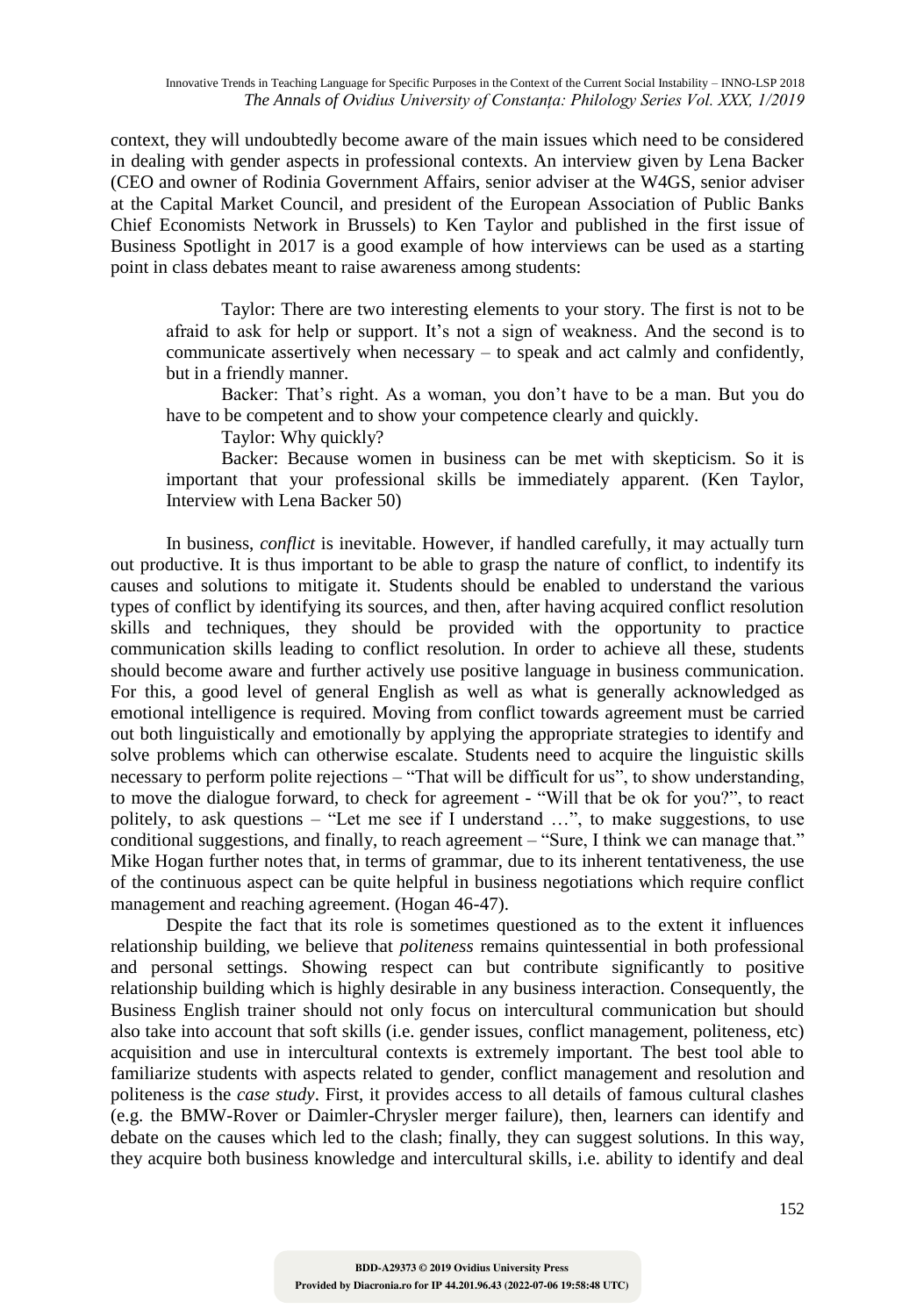with gender issues, politeness, conflict management as well as other current issues. Our paper will further deal with politeness and the way it can be taught within a business English class.

Politeness is generally defined as showing good manners towards others in behavior and speech, being often associated with civility and courtesy. While there is a significant amount of research dedicated to politeness dating as far back as the 1970s, due to the fact that the concept becomes interpretable in different cultures, for polite behavior in one culture may be perceived otherwise in another, its study could by no means ever be considered exhaustive. The famous case of the 1992 LA Riots is a representative example illustrating this particular aspect.

Though apparently unrelated to politeness, the high/ low context dimension introduced by Edward T. Hall proves quite relevant in leading students towards understanding the importance of politeness in nowadays international business communication. The first step in familiarizing students with various cultures and the way politeness is regarded according to cultural background is the study of major intercultural theories developed by the above-mentioned researchers: Geert Hofstede, Edward T. Hall, Martin Gannon, Bob Dignen, Ian McMaster, Mike Hogan, etc. By acknowledging their work, we learn that, for example, "Germans need structure to avoid uncertainty, (...) they develop rituals, bureaucracy, planning, order and (...) thorough research" which "leads to a great respect for finding the best solutions through expertise, structures and plans" and consequently "because they have the facts, they believe they have the solutions" (Rottgers quoted by Sussens 43). Nevertheless, in carrying out intercultural communication, differences can definitely be mistaken for rudeness. Examples of cultural misunderstandings as well as of various aspects (e.g. false friends) which can lead to such situations can be easily found in British-German business relations. By identifying and illustrating the main sources of cultural misunderstandings, business communication trainers can introduce learners to some behavioural patterns in business intercultural communication. Furthermore, learners can thus aim to achieve successful communication despite language inaccuracies which are very likely to occur in such contexts. Case studies, as already mentioned, may prove extremely prolific in such cases, for learners are enabled to grasp cultural differences by first hand experiencing the way they can affect business relations. Moreover, they can be encouraged to identify the causes, to analyze the stages which led to conflict and more importantly, to come up with solutions to mitigate conflict.

In one of the latest issues of *Business Issues* (Autumn 2018) published by IATEFL, UK, Kirsten Waechter provides some valuable insight on the importance of Hall's dimensions and points to the fact that politeness can be interpretable and that, quite often, high context speakers can be difficult to understand. She also suggests an activity meant to enable students deal more easily with high/low context ambiguity. Her activity implies the use of cards with versions of statements uttered by both high and low context speakers as well as the neutral, i.e. clear version of the message meant to provide the game resolution. Once students have been explained the high/low context culture concept, they are asked to work in groups of 3 or 4 to organize the statements according to meaning. The author also proposes some follow-up questions. Moreover, she introduces the term *medium context*, which is perhaps highly necessary in nowadays communication, and suggests the use of modal verbs and softening language in order to achieve this form of communication. She encourages the use of sets of cards comprising different versions of the same message: one card states what the high context speaker would say, one that states what the low context speaker understands and finally, one which provides the neutral meaning of the message. Once explained the general characteristics of high/low context communication styles, students are asked to sort the cards out. At the end of the activity, students are provided with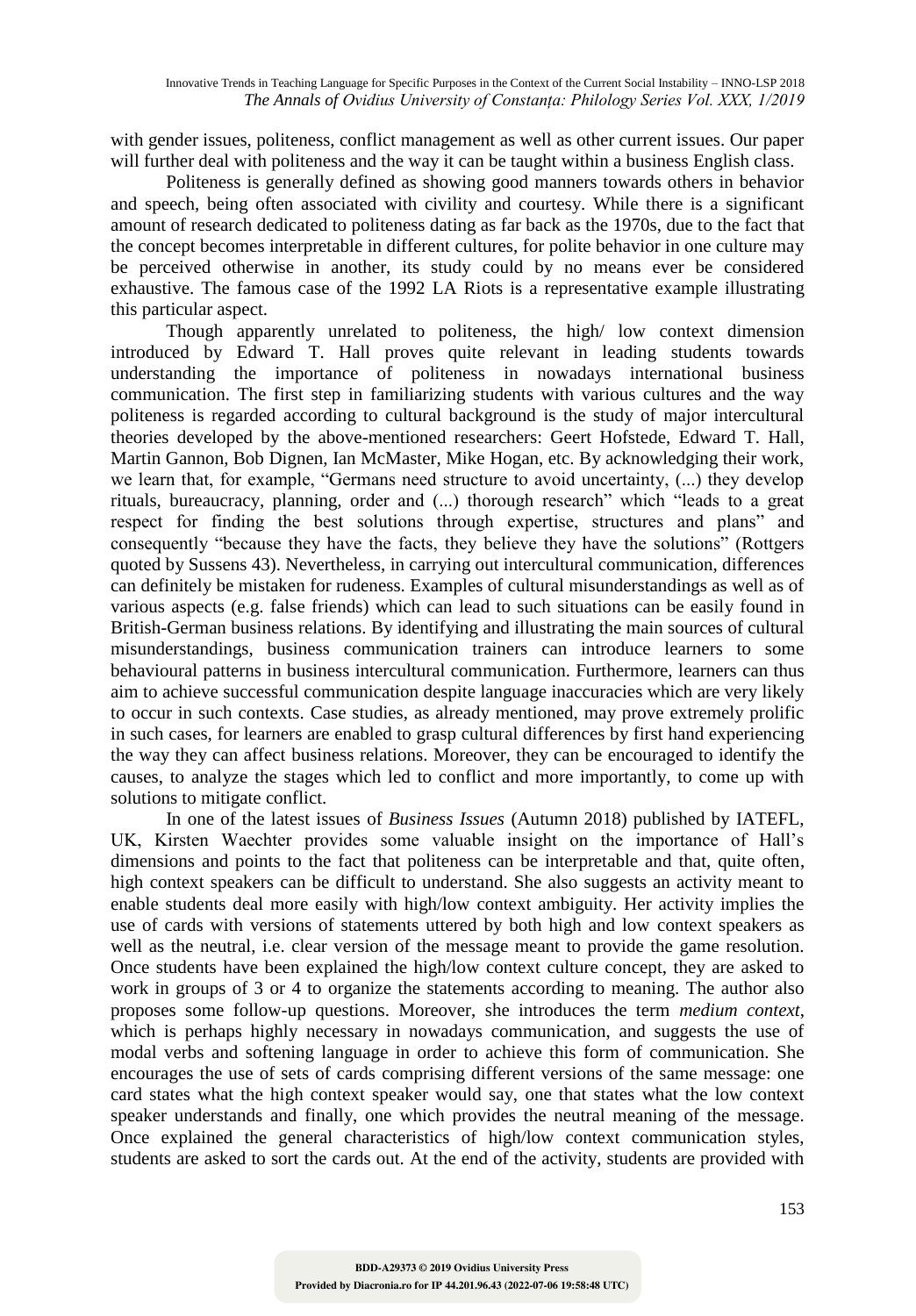the answer sheet and are asked to compare it with their own results. The author also proposes some useful follow-up questions, for example: which statement was the most difficult to identify? What would be an appropriate version of the high context speaker's message so as to ensure that neither too direct nor too obscure? These enable learners to acknowledge new information, to cope with the traps which may occur in communication between high context and low context speakers, as well as to develop their own communication strategies. A short version of the activity that Kirsten Waechter devises is given below:

What high context speakers say: I'm sure it's my fault. What high context speakers mean: It's your fault. What low context speakers understand: Why do they think it was their fault?

What high context speakers say: I only have a few minor comments... What high context speakers mean: Please rewrite completely! What low context speakers understand: He has found a few typos.

What high context speakers say: With the greatest respect... What high context speakers mean: You are an idiot! What low context speakers understand: He is listening to me.

What high context speakers say: Oh, incidentally/ by the way... What high context speakers mean: The primary purpose of our discussion is... What low context speakers understand: That is not very important.

What high context speakers say: Quite good. What high context speakers mean: A bit disappointing. What low context speakers understand: Quite good. (Waechter 27)

Undoubtedly, Waecther's activity can and should be used in the Business English class due to multiple reasons: based on a classic intercultural approach, it is nevertheless an updated activity able to provide learners with valuable information regarding current business communication. Once familiarized with how high and low context speakers perceive and transmit messages, they can work on modeling their own discourse by complying with their business partners' expectations.

#### **Conclusions**

Culture is nevertheless fluid, i.e. an ongoing experience, continuously modified by personal experience and attitudes. Despite the fact that emotional intelligence and soft skills acquisition have become essential in international communication, linguistic awareness is indispensable due to its intrinsic relation to the act of communication. Consequently, abilities such as language softening techniques including, but not limited to: use of past tense instead of present tense, use of negations followed by positive adjectives and quantifiers, use of introductory phrases to soften a negative or a too direct message, use of modal verbs, use of deflecting sentences to avoid direct refusal, use of question tags, etc., are still essential in building successful communication based on mutual trust and respect. Intercultural theories, as developed by famous researchers – Geert Hofstede, E.T. Hall, Richard Lewis, and others – are still essential in understanding and performing intercultural communication. However, the Business English trainer should also focus on the current literature and practical insights into the field of Business communication provided by professionals such as Bob Dignen, Ian